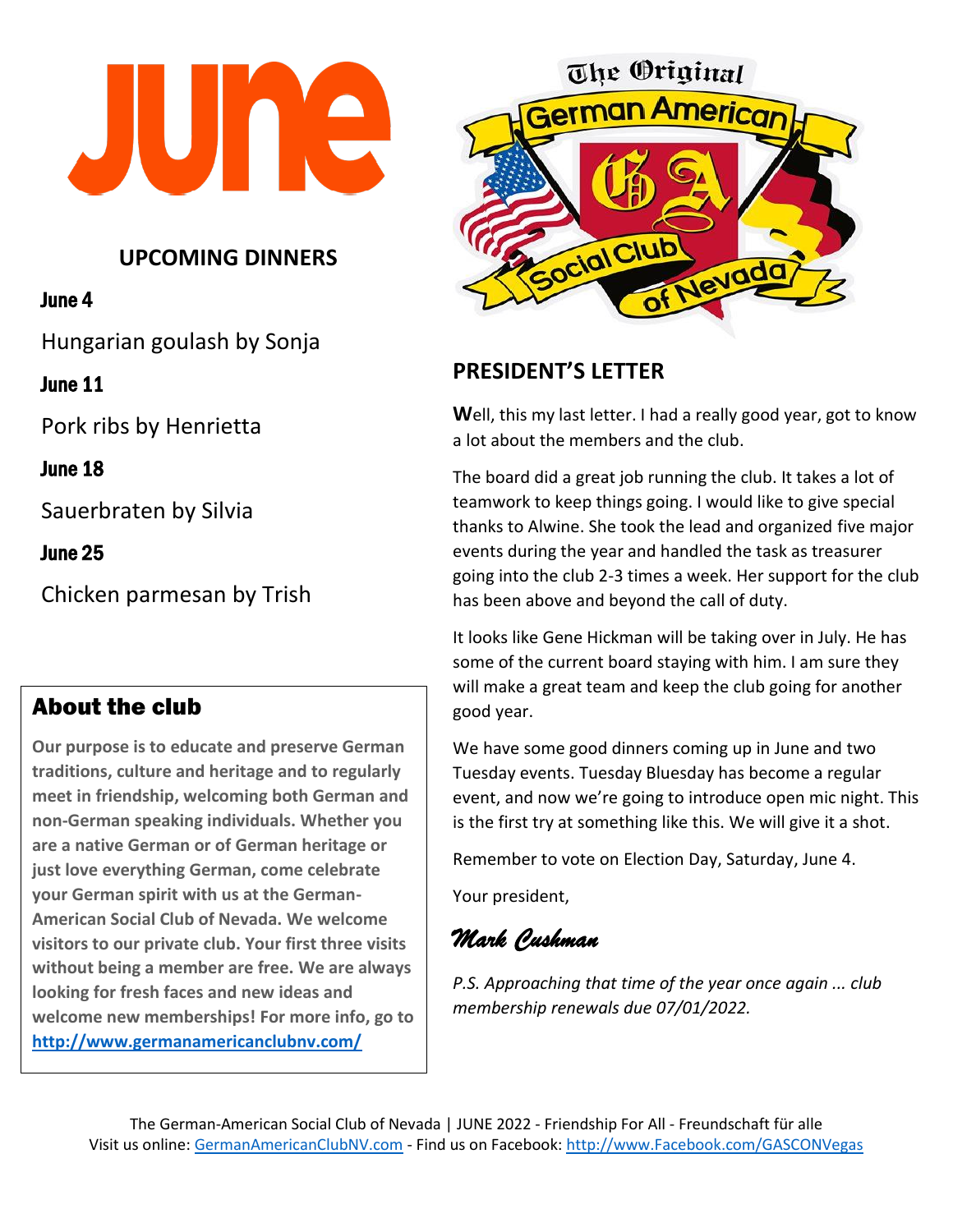

Special guest saxophonist Jimmy Carpenter, president of Las Vegas Blues Society, stepped in for the final set of Tuesday Bluesday with Monk and the Po' Boys in May. Trek on down to the German American Social Club of Nevada on Tuesday, June 21, 6-9 p.m., to experience this night of harmonica blues by one of Las Vegas' finest bands, playing songs from legends such as Sonny Boy Williamson, Little Walter and Howlin' Wolf. It's our fifth installment of Tuesday Bluesday, and Jesse is cooking his famous Santa Maria-style tri-tip sandwiches. Free admission and cheap drinks, as always.



# Board elections June 4

Congratulations to all our nominees for next year's board of directors. President: **Gene Hickman**; vice president: **Chris Martin**; treasurer: **Rosemary Martin**; secretary: **Kyle Ruckle**. Members at Large: **DuWayne Witt, Trish Witt, Sonja Andres, Margie Klaus, Linda Snyder**. We also have 2 people nominated for the Trustee position: **Alex Klaus** and **Virginia Frehner**. We will be voting June 4, 10 a.m. to 7 p.m. Winners will be announced after the ballot count.

Thank you all for stepping up and supporting our club. Under your leadership we will have another great year.

The German-American Social Club of Nevada | JUNE 2022 - Friendship For All - Freundschaft für alle Visit us online: [GermanAmericanClubNV.com](http://germanamericanclubnv.com/) - Find us on Facebook: [http://www.Facebook.com/GASCONVegas](http://www.facebook.com/GASCONVegas)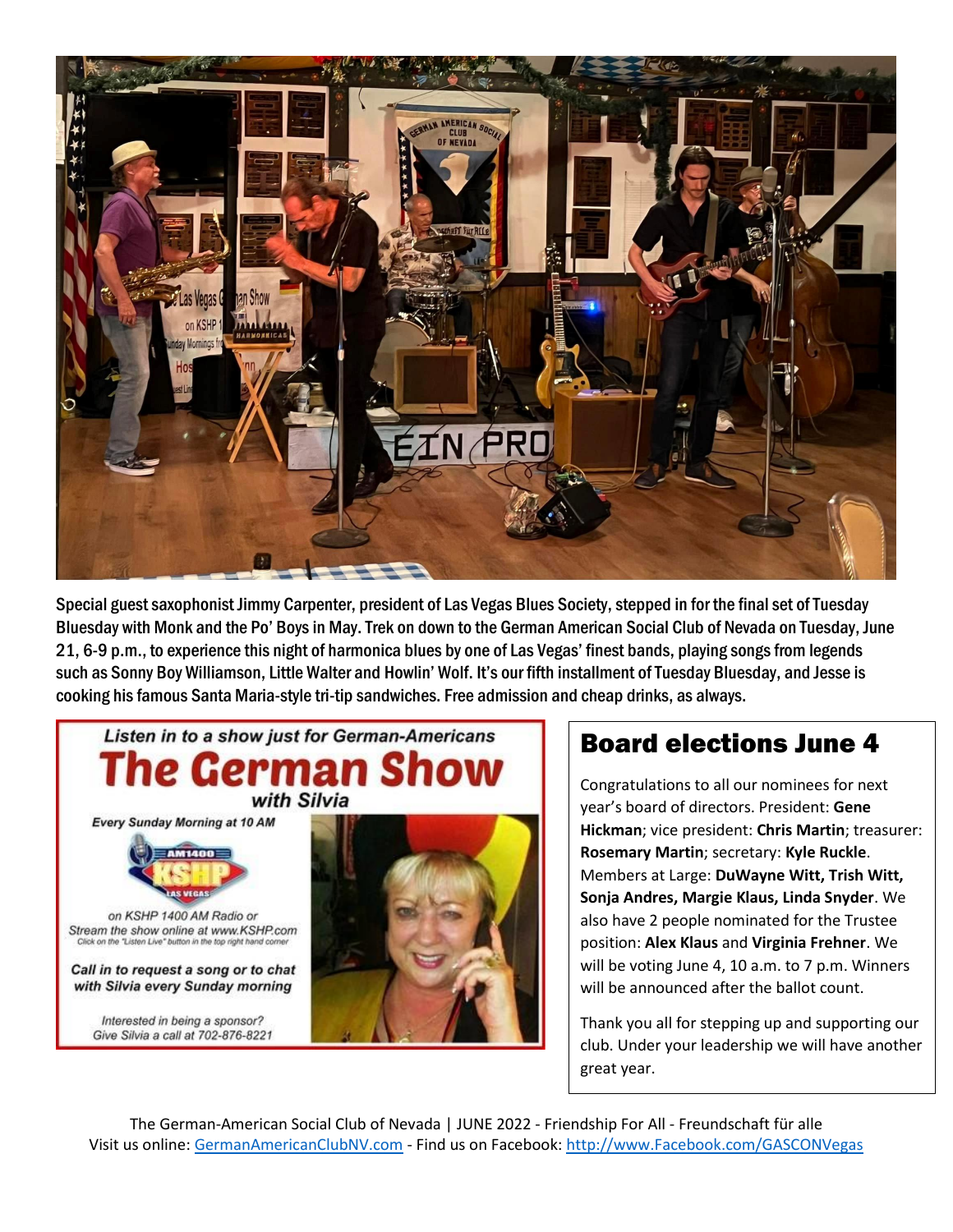

# San Diego wins Schutzen shootout

The shooting competition against visiting clubs from Anaheim and San Diego went well and our visiting Schutzen members had a good time. San Diego came in first, Anaheim was second and Las Vegas third. Top shooter was Dean from San Diego with a score of 93 out of 100. Scott from Anaheim was second with 89, and Max from Las Vegas was third with 84. Our next shooting competition will be June 10-12 in San Diego. The Schutzen group will meet at the club on June 4, 11 a.m. If you're interested, please come visit or contact Art at 702-335- 0690.

**GOLF:** The spring golf tournament at Durango Hills was a success, and the club put on an outstanding dinner for the golfers. First place: Alex Klaus, Jack Kittle, Bob Carroll, Jim Sherard; second place: Art Ruckle, Skip Hibbert, Tom Williams, Tim Phillips. Putting champ: Dan Lee; longest drive: Les Sharp; closest to the pin: Jack Kittle, who won both holes (we're still trying to figure out how he cheated). The golf group plays every Friday at Durango Hills. Contact Art at 702-335-0690 if you would like to play.

**DANCE:** Maifest was a blast, and the group performed the Maipole dance without a hitch. We would like to recognize our two new members, DuWayne and Trish, who did an outstanding job. The dance group will be taking a break until the beginning of August.

#### Father's Day dinner for Brunn

Silvia and George Jr. will prepare Father's Day dinner (sauerbraten, potato dumplings and red cabbage, salad and dessert) June 18 in memory of George Brunn Sr. Food ingredients will be donated by the Brunn family with all proceeds going to the German-American Club. George's grandsons Justin, Trevor and Dylan will be coming from Colorado, Oregon, and California, and will help prepare, serve, and clean up after dinner. A plaque honoring George Sr. will be placed by the bell at the bar since he holds the record of ringing it, by far! Hope to see you there, reserve ASAP.



Come join Us for **Singers Showcase** Tuesday, June 14th 6 to 9 pm

Hosted by Coy Shinn Local entertainers will be showing their talents During an open mike night. Karaoke singers also welcome

Light fair available, Fried shrimp po boys, Jambalaya and Potato salad. \$10

# CSN seeks host families

Raven McKenzie, assistant director of international programs at the College of Southern Nevada, emailed the German-American Club to see if any members might be interested in hosting a student from Germany during the next academic year. Host families must provide a private bedroom and two meals a day and will receive a small stipend. Students are ages 18-24 and have been personally selected by a German member of Parliament to be citizen ambassadors to the United States, and they come from varied backgrounds and fields across Germany. For more information, contact McKenzie a[t Raven.McKenzie@edu.csn](mailto:Raven.McKenzie@edu.csn) or 702-651-7414.

The German-American Social Club of Nevada | JUNE 2022 - Friendship For All - Freundschaft für alle Visit us online: [GermanAmericanClubNV.com](http://germanamericanclubnv.com/) - Find us on Facebook: [http://www.Facebook.com/GASCONVegas](http://www.facebook.com/GASCONVegas)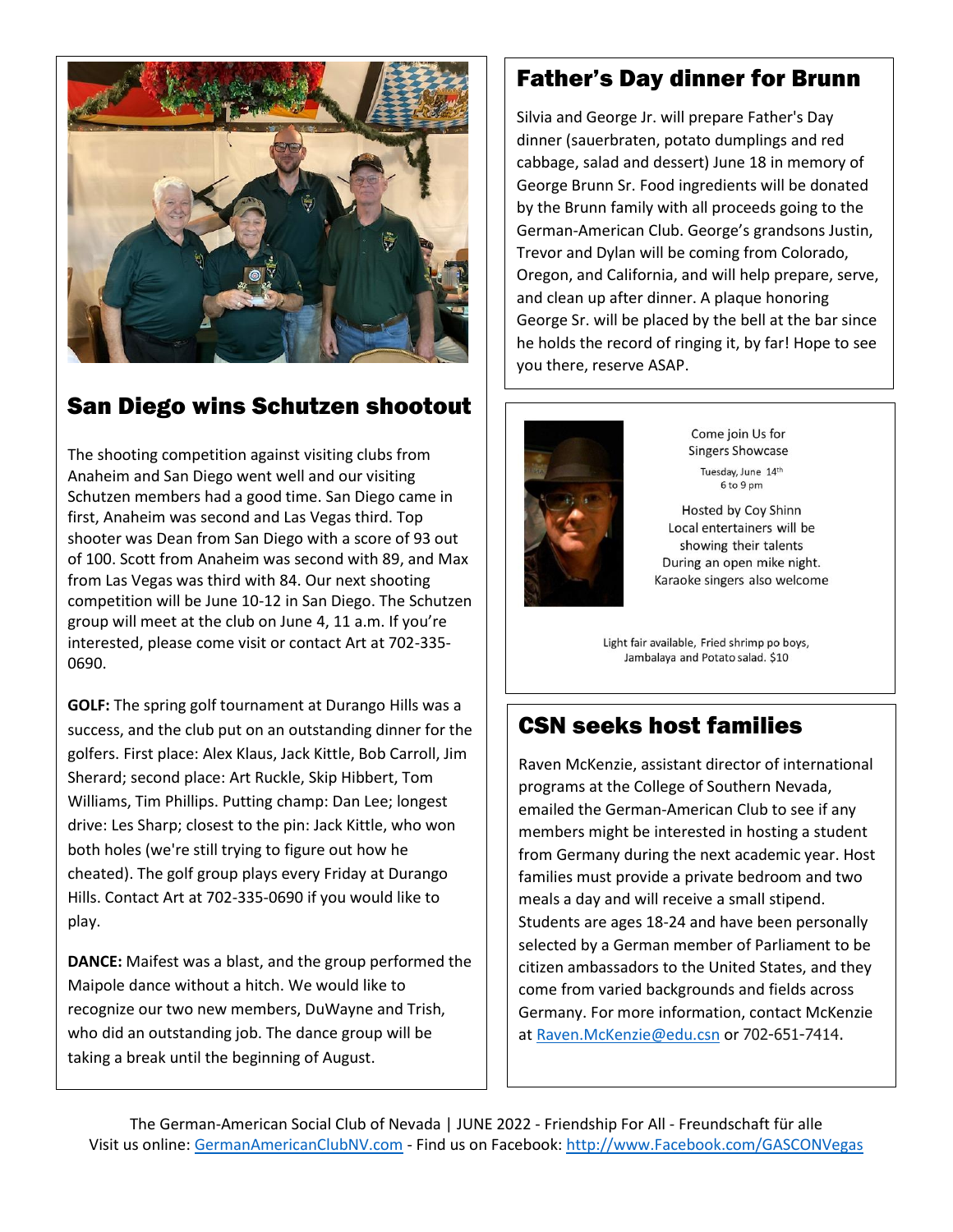

|    |    |                                                                                                          | 1  | 2<br><b>Board</b><br>meeting,<br>6:30 p.m. | $\overline{\mathbf{3}}$<br>Game night,<br>5 p.m. | 4<br>Hungarian goulash<br>by Sonja, music by<br>ShowOffs;<br>Schutzen, 11 a.m.          |
|----|----|----------------------------------------------------------------------------------------------------------|----|--------------------------------------------|--------------------------------------------------|-----------------------------------------------------------------------------------------|
| 5  | 6  | $\overline{\mathbf{z}}$                                                                                  | 8  | 9                                          | 10<br>Game night,<br>5 p.m.                      | 11<br>Pork ribs by<br>Henrietta; music by<br>Sal Santiago                               |
| 12 | 13 | 14<br><b>Singers Showcase</b><br>open mic night,<br>shrimp po' boys<br>and jambalaya by<br>Coy, 6-9 p.m. | 15 | 16<br>Board<br>meeting,<br>6:30 p.m.       | 17<br>Game night,<br>5 p.m.                      | 18<br>Father's Day<br>sauerbraten dinner<br>by Silvia, music by<br>Tim and Barbie       |
| 19 | 20 | 21<br><b>Tuesday Bluesday</b><br>with Monk and the<br>Po' Boys, tri-tip by<br>Jesse, 6-9 p.m.            | 22 | 23                                         | 24<br>Game night,<br>5 p.m.                      | 25<br>Chicken parmesan<br>by Trish, music by<br>Chris; membership<br>meeting, 5:30 p.m. |
| 26 | 27 | 28                                                                                                       | 29 | 30                                         |                                                  |                                                                                         |

### **UPCOMING DINNERS**

As a courtesy to the volunteer cooks, it's **required** that you make dinner reservations **(702-201-1448)** by the WEDNESDAY prior to the dinner. If you made a reservation and cannot keep it, please call the club and let us know as soon as possible. Thank you for being courteous. Serving starts at 6 p.m. Cost is \$18 unless otherwise specified.